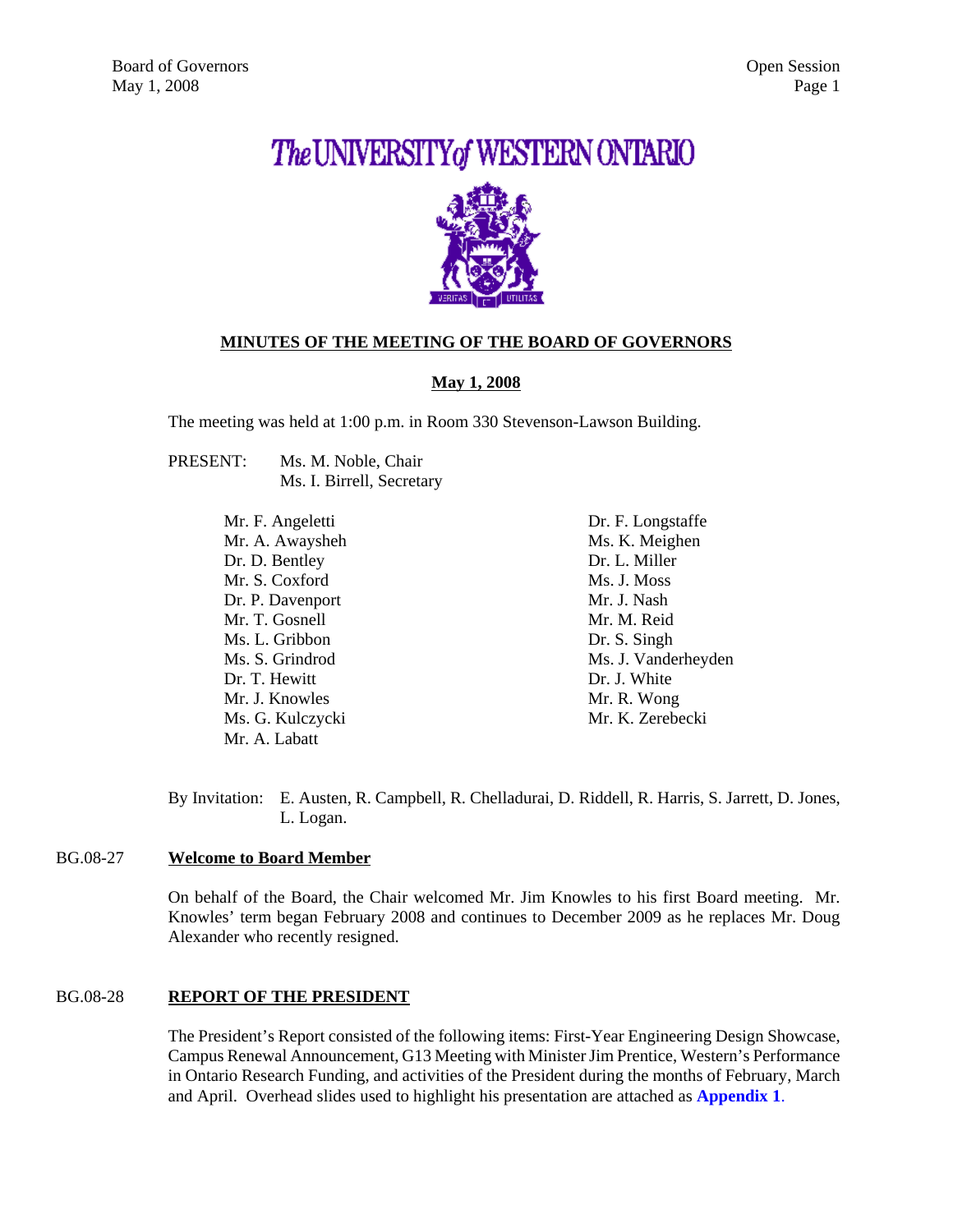#### BG.08-29 **UNANIMOUS CONSENT AGENDA**

It was moved by F. Angeletti, seconded by M. Reid,

That the 21 items listed in Appendix 1, excluding item 10, Code of Student Conduct - Report on Misconduct and Sanctions, be approved and/or received for information by the Board of Governors by unanimous consent.

CARRIED

#### BG.08-30 **Minutes of the Previous Meeting**

The minutes of the public session of the meeting of January 24, 2008 were approved as circulated.

#### **REPORT OF THE PROPERTY & FINANCE COMMITTEE** [Appendix II]

# BG.08-31 **Operating and Capital Budgets, Tuition and Fees**

It was moved by J. Moss, seconded by R. Wong,

That the Board of Governors approve the 2008-09 University Operating and Capital Budgets and the Program Specific Fees and Other Supplemental Fees for 2008-09.

Ms. G. Kulczycki presented a comprehensive overview of the budget documents. Slides used in her presentation are attached as Appendix 2. The presentation included the 2008-09 budgetary information comprising: the Operating and Capital Budgets 2008-09; Tuition and Fees 2008-09; Budgets for Student Fee-Funded Units, Ancillaries, Academic Support Units and Associated Companies and budget summaries for the same.

In answer to questions and comments it was noted that

- Western's budget process covers a four year horizon, which will see the reserve decline but still projected to be near the Board-mandated level of \$2.5 million at the end of the four-year planning period (2010-11). The Board policy requires that a market value of investments relative to obligations must be at a minimum level of 1.08% and at the end of March 2008 that level was 1.29 % - i.e., approximately \$50 million above the required minimum level. This year's one-time allocations amount to approximately \$20 million, which is significantly greater than in previous years.
- With respect to the increase in tuition fees and future tuition fee levels, Ms. Kulczycki noted that the increases in the 2008-2009 budget reflect the two-year commitment regarding tuition fee levels. The current framework takes Western to 2009-10, the third year of the four year plan. The assumption is that the tuition fee level will remain in the same range throughout the four year budget.
- Starting in 2006-07, 77% of all graduate student tuition revenue is directed to the Graduate Student Scholarship and Training Fund. A 4% increase in tuition fees is projected for planning purposes. Discussions about tuition fee levels are ongoing, but it is not known what tuition fee framework will be put in place by the government at the conclusion of the current commitment. Discussions continue regarding what can be done financially for graduate students in Categories I and II. Thesis-based program students generally receive direct support in various forms from the Faculty of Graduate Studies and departments.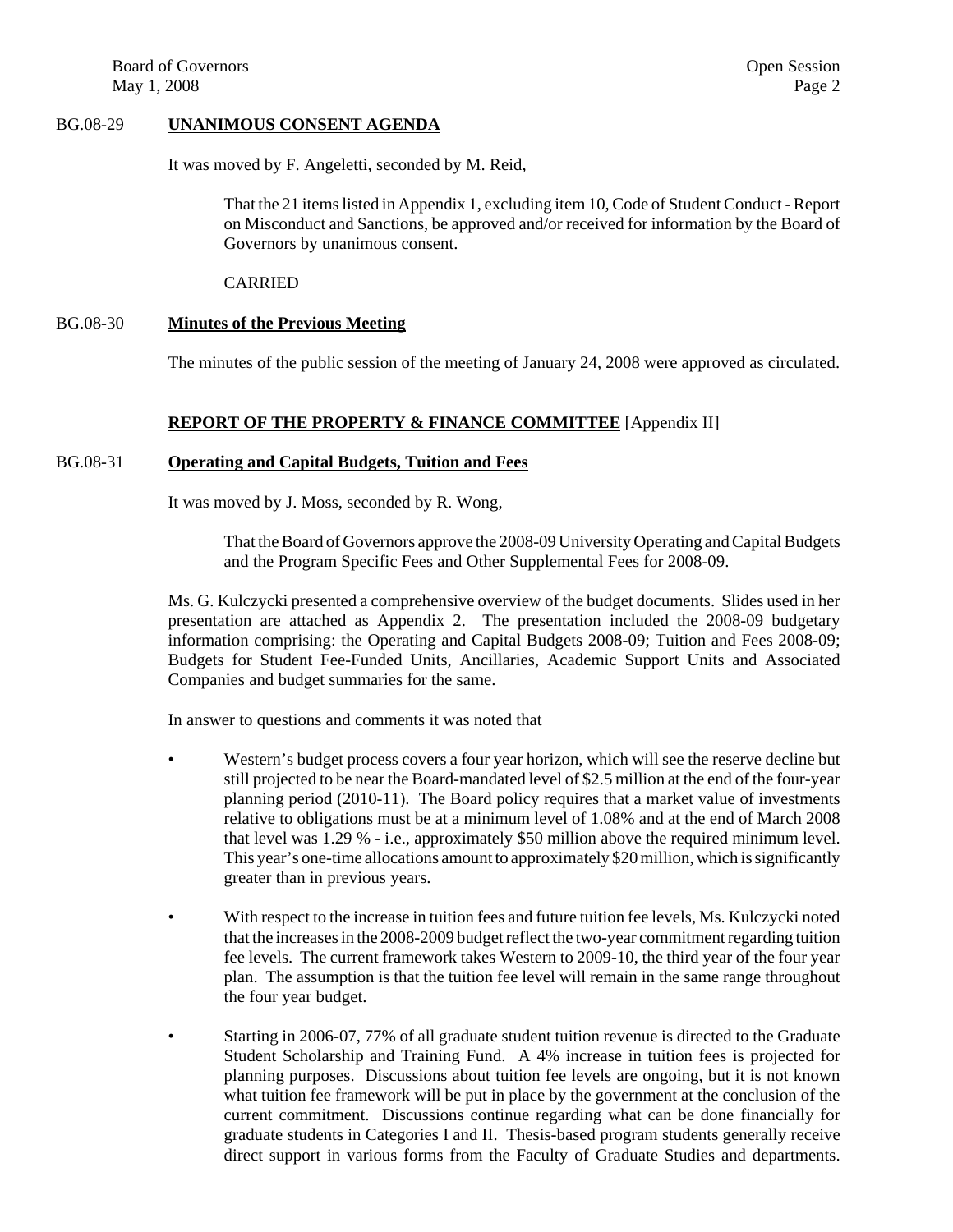Funds will be available for students in professional graduate programs, but will be allocated differently.

• Economic assumptions underlying the budget include the government grant allocations, the effect of a recession, investments (particularly equity funds), and costs associated with utilities. Future budget documents will include information on the basic economic assumptions underlying them to aid members in understanding the forecasts.

The question was called and CARRIED.

#### BG.08-32 **Student Fee Funded Units, Ancillaries, and Academic Support Units**

It was moved by K. Zerebecki, seconded by J. Vanderheyden,

That the Board of Governors approve the 2008-09 budgets for Student Fee Funded Units, Ancillaries, and Academic Support Units summarized in the report entitled "Student Fee Funded Units, Ancillaries, Academic Support Units, and Associated Companies".

#### CARRIED

#### BG.08-33 **Student Organization Fees 2008 -09**

It was moved by F. Angeletti, seconded by S. Grindrod,

That the organization fees for the University Students' Council for 2008-09 shown in Table 2 (full-time undergraduates) and Table 4 (part-time undergraduates) be approved, as requested by the USC.

That the organization fees for the Society of Graduate Students shown in Table 3 (full-time graduate students - three terms) and Table 4 (part-time graduate students), be approved as requested by SOGS.

That the organization fees for the Business PhD Association for 2008-09 shown in Table 3 be approved, as requested by the Business Ph.D. Association.

#### CARRIED

Dr. Davenport noted that the Gazette (whose fees were included in the USC fee proposal) remains committed in its endeavors to comply with their Journalistic Code of Ethics as noted in the documentation distributed in Appendix II, Annex 3-A. He congratulated this year's editorial staff for a job well done.

#### BG.08-34 **Annual Report and Recommendations of the Student Services Committee**

It was moved by J. Vanderheyden, seconded by L. Gribbon,

That the ancillary fees collected by the University be those detailed in Annex 4, Table 1, as recommended by the Student Services Committee.

Mr. Abudi asked about the sources of funding for an additional psychologist to be hired by Student Development Services. Ms. Kulczycki replied that Student Development Services is a student fee funded unit and funds are generated from the fees contributed by the students at Western . Recently, an agreement was reached whereby affiliate university college students, who had been using the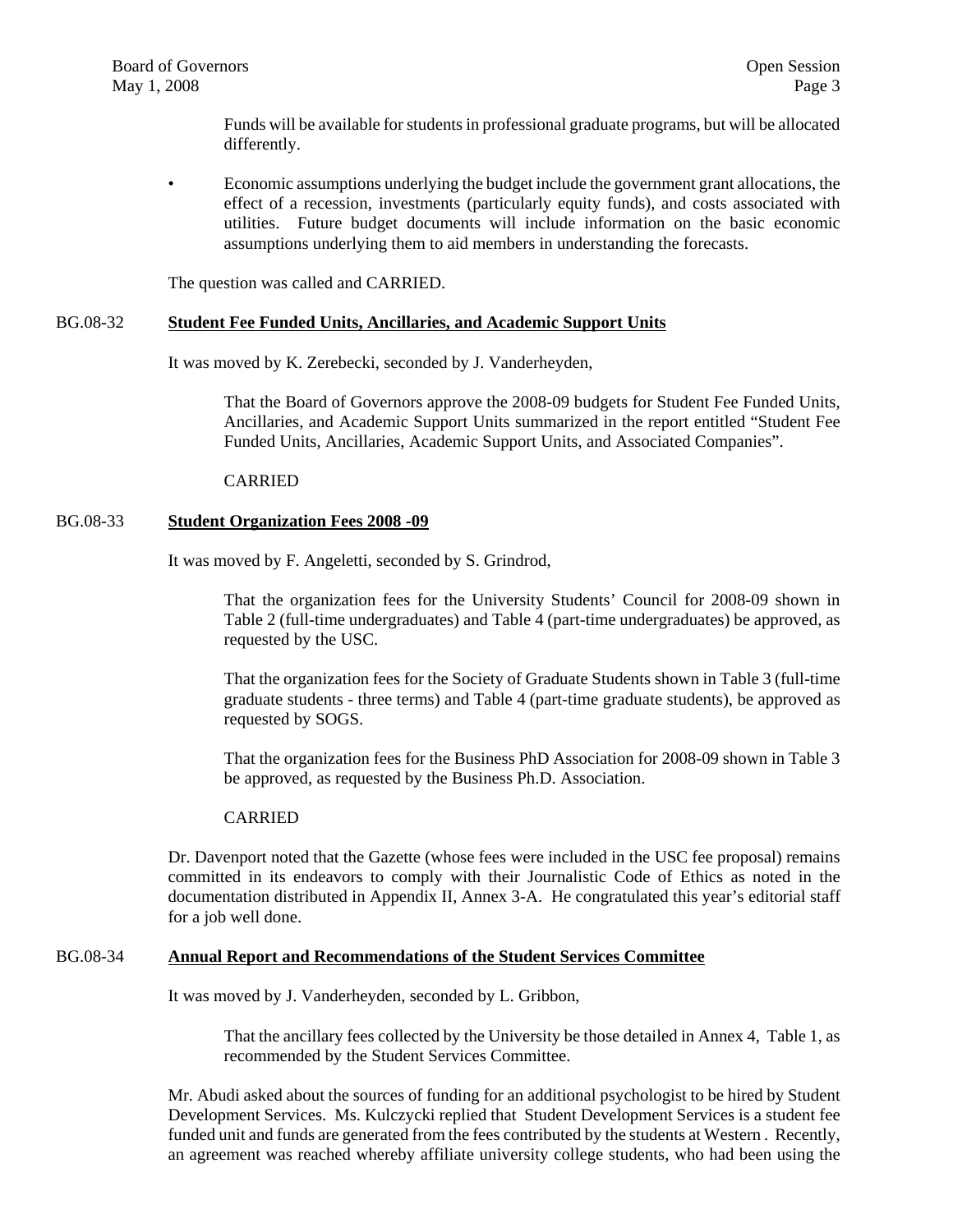service without paying a fee, would contribute 30% of the fees this year, moving to 60% next year. This increase in fees has allowed the unit to hire an additional staff psychologist.

The question was called and CARRIED.

# BG.08-35 **MAPP 1.45 - E-Mail Policy**

It was moved by T. Gosnell, seconded by K. Meighen,

That the E-Mail Policy, MAPP 1.45, contained in Annex 5, be approved effective May 1, 2008.

CARRIED

# BG.08-36 **MAPP 1.46 - Safe Campus Community Policy**

It was moved by S. Grindrod, seconded by A. Awaysheh,

That the Safe Campus Community Policy, MAPP 1.46, contained in Annex 6, be approved effective May 1, 2008.

#### CARRIED

## BG.08-37 **Information Items Reported by the Property & Finance Committee**

The Report of the Property & Finance Committee contained the following items that were received for information by unanimous consent:

- Annual Report of the University Students Council on Activity within the University Community Centre
- Provost's *ad hoc* Committee on Classroom and Common Space
- C.G. Drake Professorship in Neurosurgery (Discontinuation)
- Ouarterly Financial Report (Operating)
- Investment Committee Report
- Scholarships, Awards, Prizes

#### **REPORT OF THE BY-LAWS COMMITTEE** [Appendix III]

# BG.08-38 **Amendments to Standing Committees Terms of Reference**

It was moved by F. Angeletti, seconded by M. Reid,

That the proposed amendments to the Terms of Reference of the Development and Fund Raising Committee, as contained in Appendix III, Annex 1, be approved.

That the proposed amendments to the Terms of Reference of the Property & Finance Committee, as contained in Appendix III, Annex 2, be approved.

That the proposed amendments to the Terms of Reference of the Senior Operations Committee, as contained in Appendix III, Annex 3, be approved.

CARRIED by Unanimous Consent.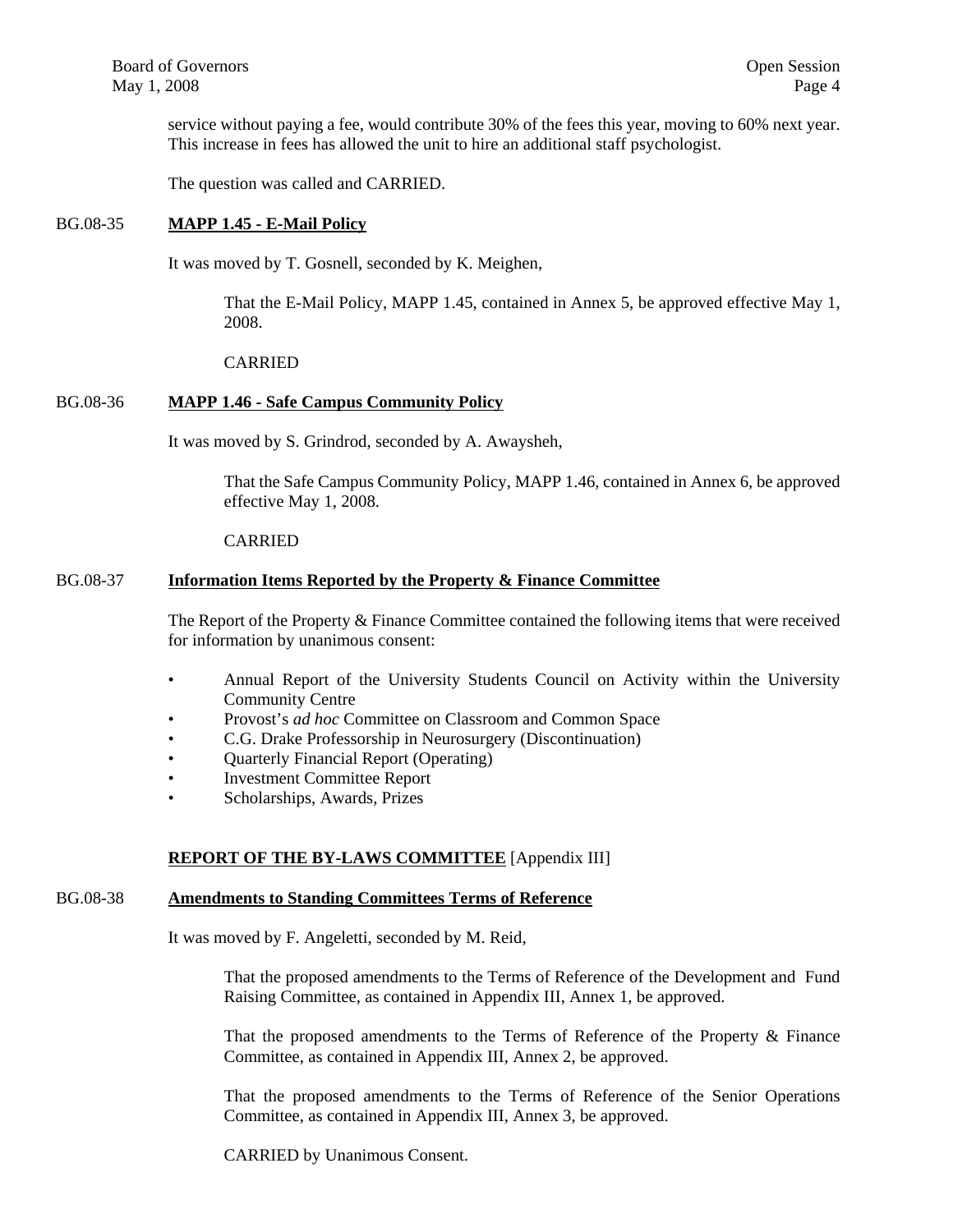Board of Governors **Open Session Open Session** May  $1, 2008$  Page 5

## BG.08-39 **Notice of Amendments to By-Law No. 1**

The Board received for information by unanimous consent the notice of amendments to By-Law No. 1, detailed in Appendix III, Annex 4.

# **REPORT OF THE SENIOR OPERATIONS COMMITTEE** [Appendix IV]

## BG.08-40 **Code of Student Conduct: Report on Misconduct and Sanctions**

The Code of Student Conduct, detailed in Appendix IV, Annex 1, was provided for information.

Mr. Abudi referred to the incidents occurring on September 30 and December 19 and whether the events occurred on or off campus. If they occurred off campus, he questioned why the University chose to pursue these cases. Dr. Harris responded that both incidents were off campus events. She stated that as an officer of the University and in her role in enacting the terms of the Code of Student Conduct she must ensure a safe environment for visitors, students and staff to work and study at Western. Off campus conduct is a concern when there is evidence that members of the community, particularly other students, are at risk as a result of student behaviour. The campus police will try to mediate a solution when inappropriate behaviour is involved that could result a long term negative impact for the students such as criminal charges.

Mr. Reid said that Dr. Harris has met with the USC regarding the importance of the Code as it relates to off campus cases and that the USC appreciates those efforts on her part.

Asked about the number of incidents per year, Dr. Davenport stated that the number has decreased due to Dr. Harris' leadership and the support of the USC.

#### BG.08-41 **Information Items Reported by the Senior Operations Committee**

The Report of the Senior Operations Committee contained the following items that were received for information by unanimous consent:

- Senior Academic Administrative Appointments
- Board Membership: Alumni Constituency

# **REPORT OF THE DEVELOPMENT & FUND RAISING COMMITTEE** [Appendix V]

# BG.08-42 **The Arthur Labatt Family School of Nursing**

It was moved by J. Moss, seconded by L. Miller,

That the Board of Governors approve the naming of the Arthur Labatt Family School of Nursing, effective May 1, 2008, and that all current official university documents be amended to reflect the naming.

#### CARRIED

# BG.08-43 **Fund Raising Initiatives Status Report as of January 31, 2008**

The Board received for information by unanimous consent the Fund Raising Initiatives Status Report as of January 31, 2008, detailed in Appendix V, Annex 1.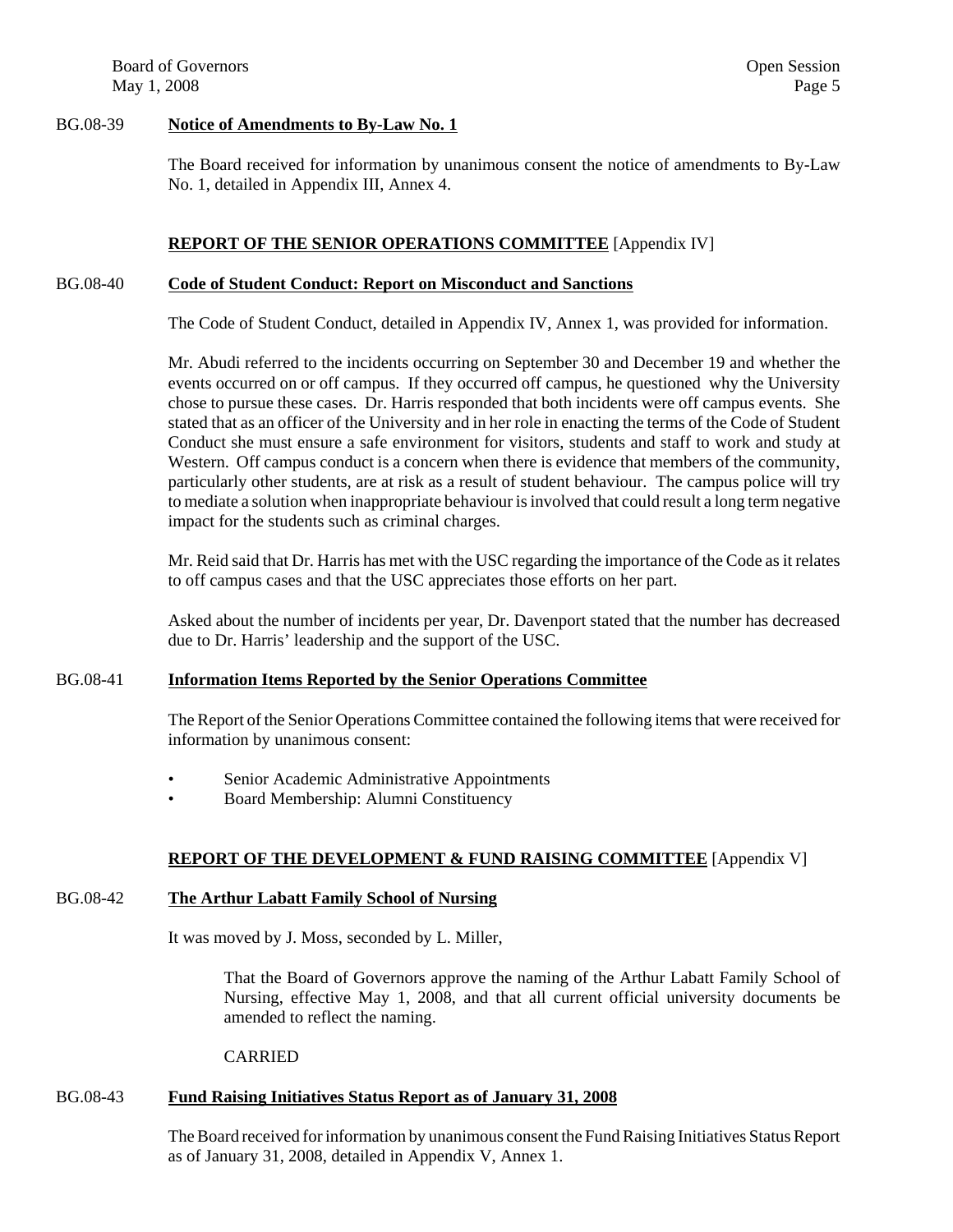# **ITEMS REFERRED BY SENATE** [Appendix VI]

# BG.08-44 **Creation of a School of Graduate and Postdoctoral Studies to replace the Faculty of Graduate Studies**

It was moved by F. Angeletti, seconded by J. Nash,

That the Board of Governors approve the creation of a School of Graduate and Postdoctoral Studies to replace the Faculty of Graduate Studies, effective July 1, 2008, as recommended by Senate.

#### CARRIED

#### BG.08-45 **Name Change for Department of Diagnostic Radiology and Nuclear Medicine**

It was moved by F. Angeletti, seconded by M. Reid,

That the Board of Governors approve that, as recommended by Senate, the name of the Department of Diagnostic Radiology and Nuclear Medicine in the Schulich School of Medicine and Dentistry be changed to the Department of Medical Imaging, and, upon approval, that current official University documents and policies be amended accordingly.

CARRIED by Unanimous Consent.

#### BG.08-46 **Information Items Reported by Senate**

Appendix VI, Items Referred by Senate, contained the following items that were received for information by unanimous consent:

- Arthur Labatt Family School of Nursing
- 2008-09 University Operating and Capital Budgets
- 2008 Honorary Degree Recipients
- Excellence in Teaching Award Winners for 2007-08
- Report on Recruitment and Retention of Faculty
- Report of the Academic Colleague
- Academic Administrative Appointments

The meeting adjourned to the confidential session.

M. Noble I. Birrell

\_\_\_\_\_\_\_\_\_\_\_\_\_\_\_\_\_\_\_\_\_\_\_\_\_ \_\_\_\_\_\_\_\_\_\_\_\_\_\_\_\_\_\_\_\_\_\_\_\_\_ Chair Secretary Secretary